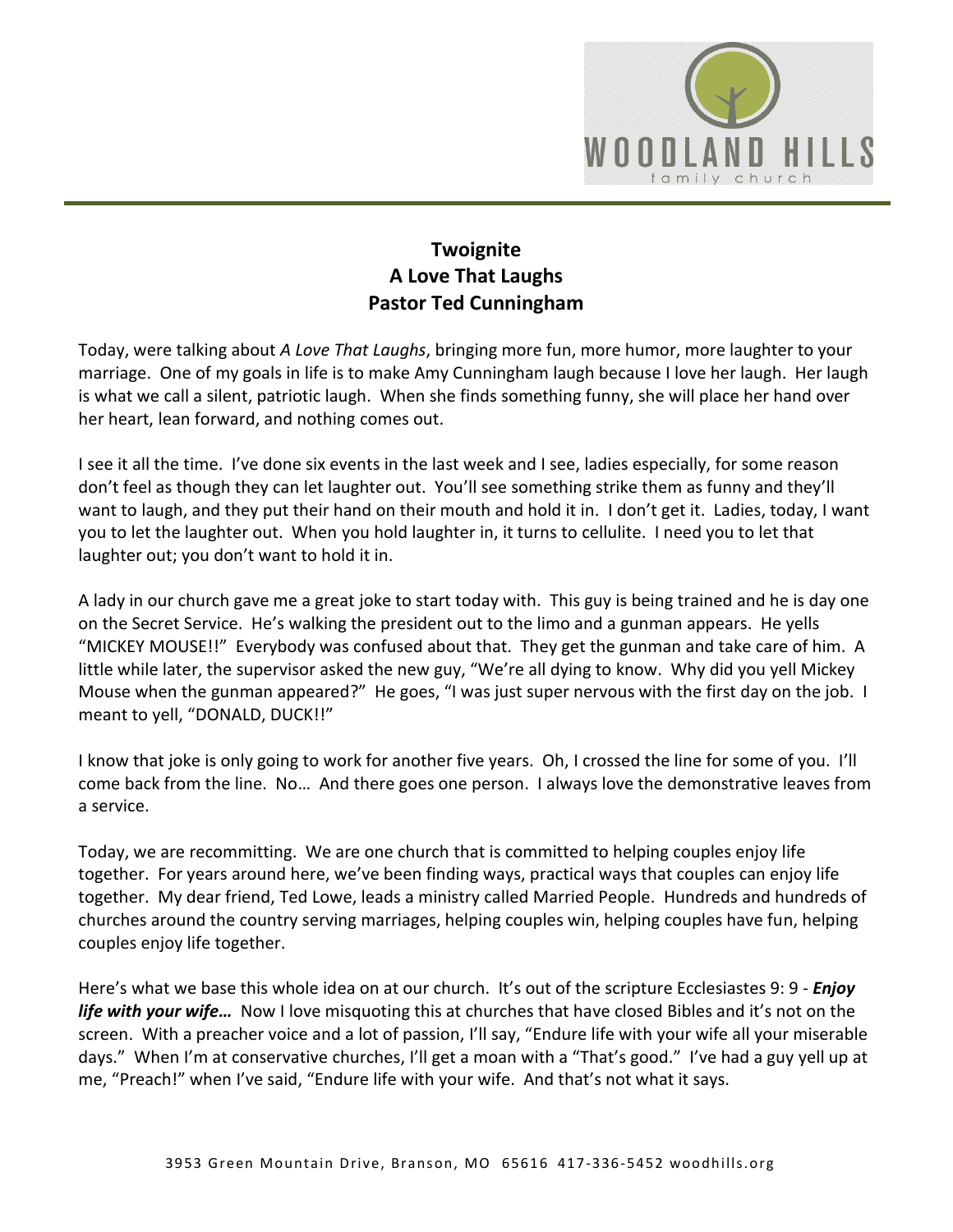I love shooting that down when someone thinks that's what it says because this tone has found its way into the church and it goes something like this: God gave you your spouse to beat you down and suck the life out of you so you can be more like Jesus. That's not the tone that we take at our church. Here's what it says: *Enjoy life with your wife, whom you love, all the days of this meaningless life that God has given you under the sun—all your meaningless days. For this is your lot in life and in your toilsome labor under the sun.*

*Under the sun* is the theme throughout all of Ecclesiastes. The *toilsome* word right there means *grueling*, that life is challenging. Providing for a family can be very difficult and in the midst of that, enjoy life with your wife. Your wife is not the grind. Your wife is your teammate, not your opponent.

As you read in Ecclesiastes… The book ends of Ecclesiastes are Chapter 1 – Life is hard to Chapter 12 – Then you die. These are the bookends. And in the middle of that, you get enjoy life with your wife, in the midst of life is hard and then you die. Solomon begins painting the picture of the Earth as a grind with these great word pictures of sun and wind and rivers.

Watch how it churns in Ecclesiastes 1 - *[4](https://www.studylight.org/desk/?q=ec%201:4&t1=en_niv&sr=1) Generations come and generations go, but the earth remains forever.* It's a theme throughout all of scripture and we talk about it a lot around here. It's that life is a mist, a vapor, but a handbreadth. We're here for a very short time and then we're gone. And when we leave, the earth remains. Now he's going to paint the picture of this grind of the Earth continuing to churn away. *[5](https://www.studylight.org/desk/?q=ec%201:5&t1=en_niv&sr=1) The sun rises and the sun sets, and hurries back to where it rises.* The first word picture showing that grind. *[6](https://www.studylight.org/desk/?q=ec%201:6&t1=en_niv&sr=1) The wind blows to the south and turns to the north; round and round it goes, ever returning on its course. [7](https://www.studylight.org/desk/?q=ec%201:7&t1=en_niv&sr=1) All streams flow into the sea, yet the sea is never full. To the place the streams come from, there they return again.*

Chapter 1 sets up this grind. By the time you get to Chapter 12 in the first five verses, it talks about your body finding its way into the grind. Truly life is hard and then you die. Welcome to our church today. We're glad that you're here. We're here to pick up your spirits.

When I was young, we had an evangelist that traveled to our church. He sold bumper stickers off of Ecclesiastes and my mom bought one. I remember it hung on the refrigerator in our home in Illinois for years. It was orange with black letters that simply said, based on Ecclesiastes, "Cheer up, you'll soon be dead." I thought what a great bumper sticker.

Here's the bottom line from all of this. **God did not give you your spouse to be the grind**. According to Ecclesiastes 9: 9, in the midst of this book talking about the grind, **your spouse is your companion through the grind**.

Let's be very clear today as we start. The enemy of your marriage is Satan. The source of your life is Jesus. I'll say it again. **The enemy of your marriage is Satan, not your spouse. The source of your life is Jesus, not your spouse**. And if you want to enjoy high levels of marital satisfaction, do not confuse your spouse as the enemy or the source. Your spouse is your companion through the grind. Today, we want to look at just one thing, one thing you can do. There are a lot of things you can do, but one thing you can do to increase marital satisfaction. Your spouse is your companion.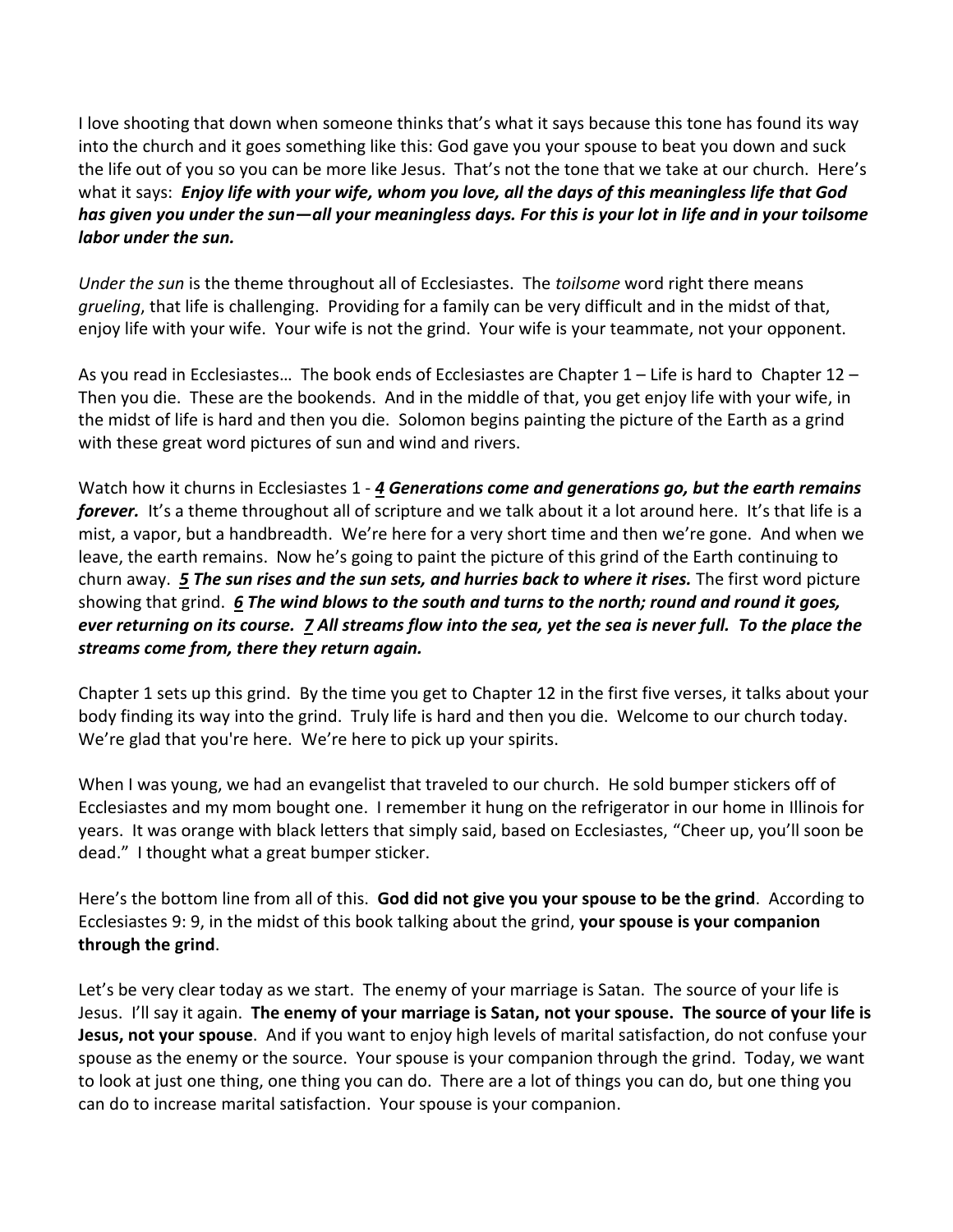Scripture also talks about exclusivity. We read from Proverbs 5 - *[18](https://www.studylight.org/desk/?q=pr%205:18&t1=en_niv&sr=1) May your fountain be blessed, and may you rejoice in the wife of your youth.* Around here, we celebrate young, budding love. We celebrate dating, we celebrate young people pursuing dating and marriage. We're big fans of that around here. Sometimes, if people marry, especially if they marry young, they'll get a few years down the road and they'll think to themselves, *This isn't what I thought it was. We missed out on something*, but the scripture tells us to be intoxicated with the wife of your youth. We know from scripture that drunkenness is a sin. In Galatians we read, "Do not be drunk with wine, but be filled with the spirit." The fruit of the spirit is love, joy, peace, patience, gentleness, kindness, faith, and self-control.

I have one friend in Wisconsin, a pastor friend. He has so much joy; I can't explain it. He has so much joy in the Lord, it flows through his veins and out his pores. He's always got a smile on his face. I don't have a smile on my face all the time. I get around him and it's infectious. Amy tells me I have a resting kind of frown. I don't have a resting smile. When I preach and even when I'm telling jokes, I'm always so serious looking. She said, "Every now and then, when you catch yourself not smiling, just throw a smile in there." That's why you'll see me, when I'm preaching, just throw a smile out there. That's as fake as can be right there. Trust me, I stand up here week after week. A lot of you don't have resting smiles either. But my friend has a resting smile and he is filled with the Spirit and he is full of joy. So much so that in the course of his adult life (he's in his sixties) he's had people accuse him of being drunk.

This is what we read in Acts 2, about the Day of Pentecost when the Holy Spirit descends on them. Some looked at them and the way they were acting and the tongues and all of that going on and they said, "They have had too much to drink." "Don't be drunk with wine but be filled with the Spirit." And in Proverbs, we read that I should be drunk on the love of my wife. I should be intoxicated with this. I want to share this with the men in here. Be very clear on this. You should be intoxicated with the naked body of your wife. May you rejoice in the wife of your youth, finding joy in the wife of your youth.

*[19](https://www.studylight.org/desk/?q=pr%205:19&t1=en_niv&sr=1) A loving doe, a graceful deer—may her breasts satisfy you always…* And all the men said… Amen. *may you ever be intoxicated with her love.* When you get to verse 20, it says do not be intoxicated with the body of your neighbor's wife. That you would commit in marriage and find joy with the one you came in here with today.

Here's what we know: High levels of marital satisfaction are available for every single person in here. Marital satisfaction depends on factors and skills couples can do something about in any season or stage of life. There are only two things going on in your marriage right now. It's one or the other. You're either growing and thriving or you're drifting. Are you intoxicated with your marriage? Are you rejoicing in your marriage so much that you're intoxicated with your wife, guys? We say it around here all the time and it's a good reminder. "Where the grass is greener, there's a septic leak." You need to stay home and water your own lawn. And all Gods people said… Amen. For a good time, call home. And all God's people said… Amen.

Here's the bottom line. You can experience high levels of marital satisfaction with the person that you came in here with today. **Marital satisfaction is a choice, not an outcome**. It's not something you sit around and wait for. It's not something you hope finds you.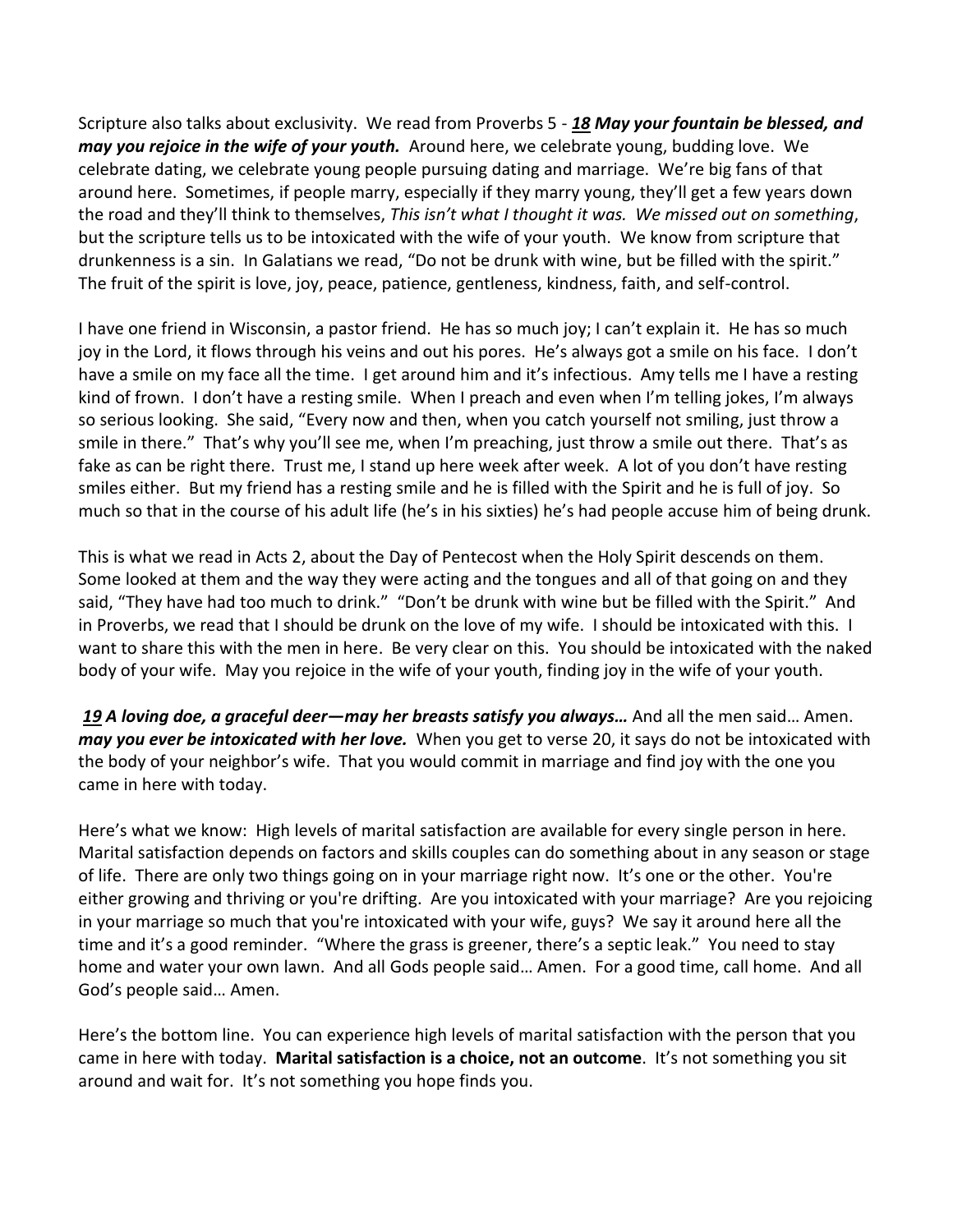A lot of you met online. There is nothing wrong with online dating. A good match is a good start, but it does not guarantee a thriving marriage. You're either growing and thriving or you're drifting. Growing and thriving is based on decisions. Decisions have power. **Drifting is the absence of decisions**.

The one thing we are talking about today can bring you back to a place of growing and thriving, enjoying life together. But it's a choice, not something you wait for. It doesn't matter how you met: eHarmony, Match.com, OurTime.com, FarmersOnly.com… Ancestry.com. We don't care how you meet. I just did that line in Kentucky and they thought I was talking about them. I said, "I'm talking about Arkansas; I'm not talking about Kentucky." But I guess it's a bigger deal in Kentucky than it is in Arkansas. But marital satisfaction is something you choose. If you want a growing, thriving marriage, you've got to make the choice.

Today, we're going to talk about one thing, one thing you can do to experience high levels of marital satisfaction. I want to be really clear here as we dig through this. **Laughter is not the only thing that increases marital satisfaction, but it is one thing that helps couples enjoy life together**.

If you do the research on this… I've been studying laughter. Not just how to tell jokes, but the benefits of laughter, the value of laughter. Here's what we know. Couples who use laughter to manage stress and work through difficult conversations not only enjoy higher levels of marital satisfaction, but stay together longer, enjoying life together. Why? As we talk about the grind of life, it's very easy for our marriages to get caught up in the grind. Again, God didn't give you your spouse to be the grind; he gave you your spouse to go through the grind of life with.

**Laughter, finding humor, helps us, husband and wife, cope through the grind of life**. One preacher… This is my favorite quote on laughter. Henry Ward Beecher, a 19th Century preacher, said, *"A person without a sense of humor is like a wagon without springs. It is jolted by every pebble in the road. Good humor makes all things tolerable.*" It's time that we cut loose, lighten up, don't take yourself so seriously, and enjoy life together.

Proverbs 17: 22 calls this laughter medicine – *A cheerful heart is good medicine…* Not only is it a good medicine, but it helps other medicines go down. It's why we use laughter so much around here. We hope while your laughing, we're cramming truth down your throat. Chuck Swindoll put it this way, *"Laughter is the most beautiful and beneficial therapy God ever granted humanity."*

As I was writing, I was studying all the benefits that come with laughter, having so much fun. I wish I could share them all with your today, but here are just a few of them:

**Laughter bonds us**. As one comedian said, "It's the shortest distance between two people." **Eases tension**… That's why I love, in really tense situations, to try to get people in the room to laugh. Or at the gate and an airport with a four-hour delay. That's always a great time to throw in a little humor. It doesn't always work, but I still make the attempt. **Defuses anger**. But you have to understand there is an appropriate time for laughter and an inappropriate time for laughter. We're not here today to tell you that if your marriage is in crisis, just start telling some jokes to each other and it will be… We know the limits of laughter and there are some things you need to do first if your marriage is in drift or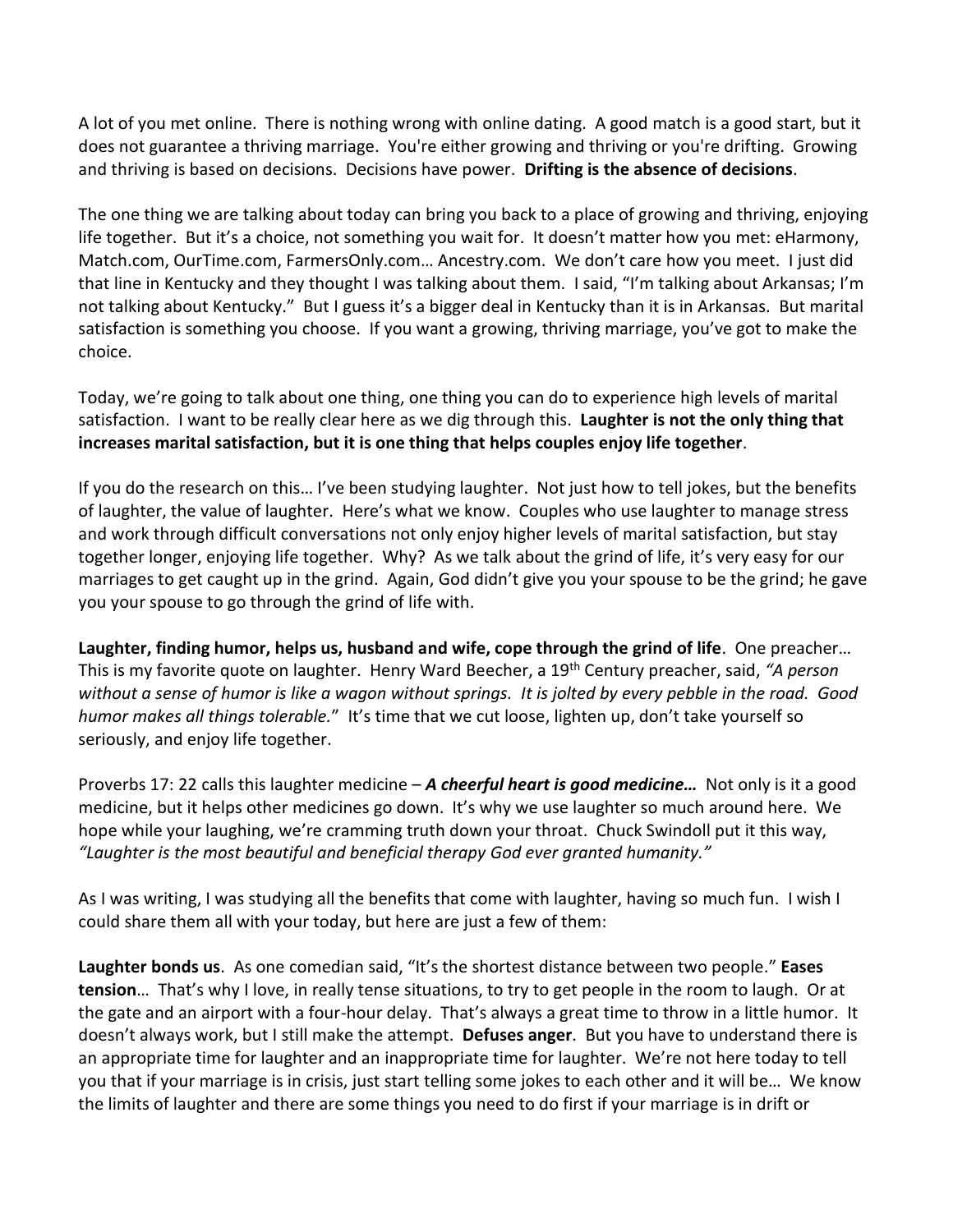disillusion, your disconnected, or headed toward divorce. We're not telling you to just start telling jokes to one another, but after you get the help you need for your marriage, that you would then pursue enjoying life together, a thriving marriage, a growing marriage to stay out of drift. **It lightens the mood, relieves stress.** I love this one, **it burns calories.** 

One Vanderbilt University study showed that you can burn up to 40 calories with 10 to 15 minutes of good, hearty belly laughter. So, I hope you burn 100 to 150 calories today. No workout for you the rest of today. Enjoy laughing.

It makes us more attractive. If I can tell the single people in here who think they will never find someone. Listen, you don't need the face of Brad Pitt, you don't need the body of The Rock, and you don't need the ego of Tony Stark. You need a couple of jokes and a paycheck.

The online dating sights are really working this out because they know… Almost everybody says, "I'm looking for someone with a sense of humor." It's one of the biggest roadblocks to what we're talking about today. People tell me this all the time. They say, "This so easy for you because your funny." I'm not funny. Today is not about making you a comedian. It's trying to help you discover your shared sense of humor.

**It makes you more relatable** too. Ethel Barrymore said, "You grow up the day you have your first real laugh at yourself." When you laugh at yourself, it's telling your spouse, "I can't believe I just did that." "I can't believe I just said that."

So, let's spend a little bit of time on how we get this into our marriage. We want to make couples laugh again. I came up with this whole idea and I'm going to put it on a hat again, I think. It's original – Make Couple Laugh Again.

There are some very practical things you can do.

**1. Turn everyday moments into lighter moments**. We all get stuck in the grind of errands and school, dropping kids off and picking them up, and grocery shopping. There are two places in this town that every time I know I have to go in, I'm just immediately frustrated. No, I don't go to Walmart… I can't. I go to Target. You've heard me tell that one. I have told Amy, when I die, I want to be buried in the Target parking lot. That way I know she'll come see me three or four times a week. It's not Target,

And this isn't about the people who work there. The people who work there are great; it's the processes of these two places that wear me out. It's the License Bureau, the Department of Motor Vehicles, and the Verizon Store. You want to go in for a charger or something that's really a one-minute purchase, and they come in and they want to put you in the cue. You're going to be there an hour or two because the guy in front of you has never seen a phone and he's got to ask how the phone works… It's infuriating when you go in there. I can't go in anymore. It's not good for my faith, it's not good for my life as a follower of Christ. I just can't do it.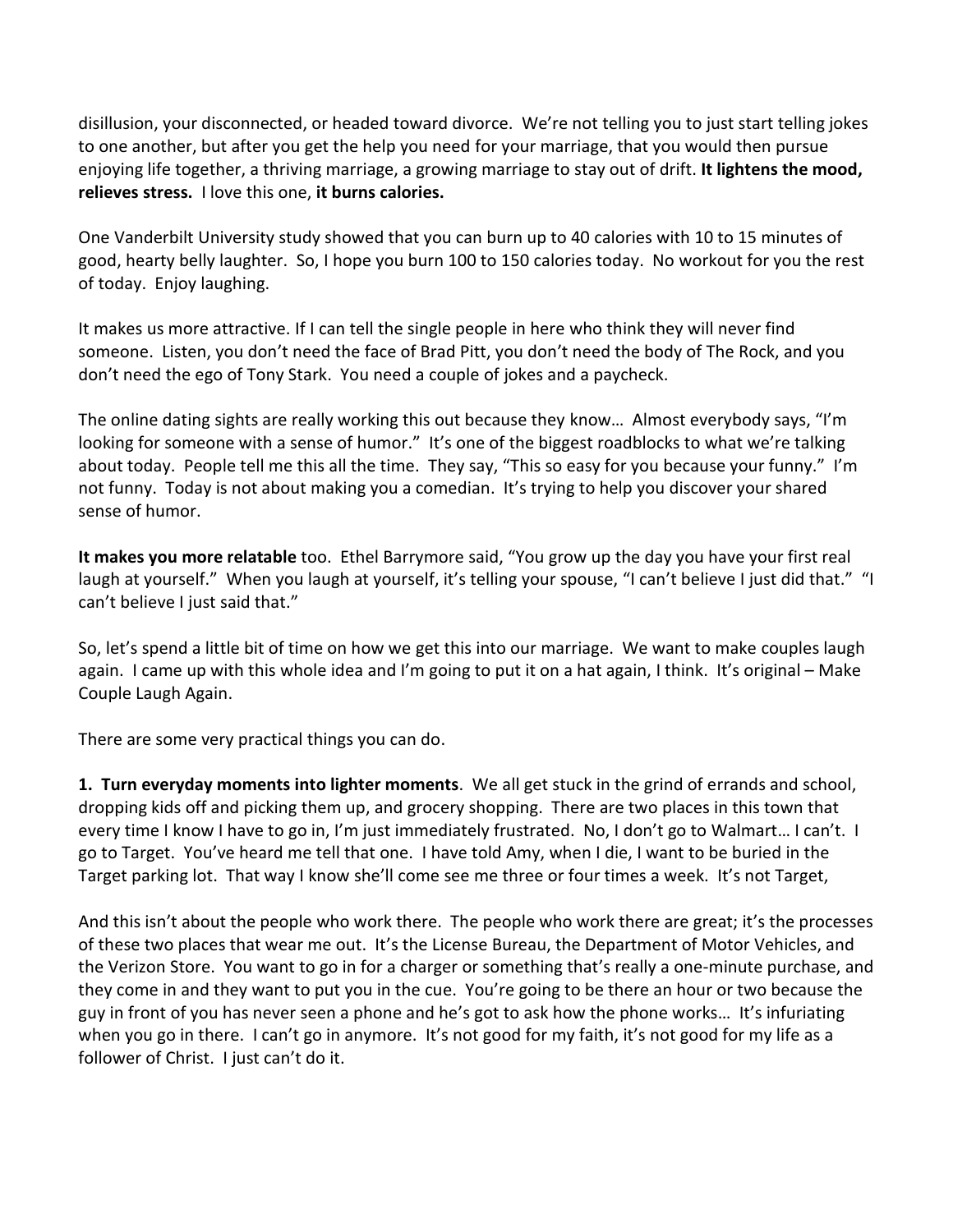But then when I go to the License Bureau, I walk in with a stack of papers to get the thing I need, but you know I'm missing one piece of paper. I've got everything but one piece. I got on the website and found all the pieces that you need, but the one they decided last week to add. They're like, "Well, it's hanging on that piece of paper hanging 12 feet on the wall." Have you ever been in there? There are papers everywhere. It's like they got mad at something, so they did a sign for it and put it on the wall.

Do you want to know how to turn them into lighter moments? This is low hanging fruit. Singing and dancing. You say, "I'm no good at it." That's the whole point. The worse you are, the better it is. I made my whole family go with me because they needed it too. We had to get the license with the star on it. Do you know the best time to go to the License Bureau? It's between Christmas and New Year's, when everybody is off work. The place was packed. You want to bring more laughter and humor to your marriage? Just be standing in line, knowing there are 42 people ahead of you, and just start dancing, just start swaying. The reason you laugh is it looks ridiculous. It's simple. Anybody can do what I'm doing right now.

Peter McGraw heads up the Humor Research Lab, also known as HRL. He's been studying laughter for a long time. He says what makes people laugh is the shock of the brain. He watches this and helps comedians write humor and helps them figure it out because you want to shock the brain. He calls these shocks to the brain a violation. You see violations all the time, and that's what makes you laugh.

My friend, Jason Earls, is a comedian. He has one of the best bits I love on smoking in church. He has this cigarette he pulls out and he walks into church. He just does all this stuff like you've been doing this morning, but the reason it's so funny is because it's a violation. No one would think about smoking in church. He comes in and he requests a bulletin while taking a puff from the cigarette. He amens the preacher by taking the cigarette out of his mouth and raising it in the air. Then he worships. This is the one that makes me laugh. He pulls out the cigarette, takes a puff, and sings, "This is the air I breath, this is the air I breath. Your holy presence…" The reason we laugh is because you never think you'd see that. If you're in traffic, turn the radio on, turn that everyday moment, that air and that grind of life, that toilsome labor moment into a fun moment for you and your spouse.

**2. Recognize and appreciate your spouses attempts**. There are some men in here being set free in the Lord right now. They're like, "I'm funny and she hasn't figured it out yet." This is about finding your shared sense of humor. And here's what's great when you study laughter and humor. **Your mind can tell the difference between fake and real laughter, but your body cannot**. In other words, you can reap all of the benefits of laughter even when you're faking it. It still helps ease tension and relieve stress and burn calories.

You see, fake laughter is that forced laughter. Most of us sit around waiting for real laughter or the spontaneous laughter to hit us. I'm submitting to you that you learn how to fake it. MD Anderson, Mayo Clinic, Cancer Treatment Centers of America, that whole relieving pain… No one is claiming that laughter heals the body. No one is claiming that laughter cures cancer. But they have something called laughter therapy at the Cancer Treatment Centers of America. They have something called yoga therapy. They all sit around in a circle and they just fake laugh. They will all grab their stomachs and just start belly laughing.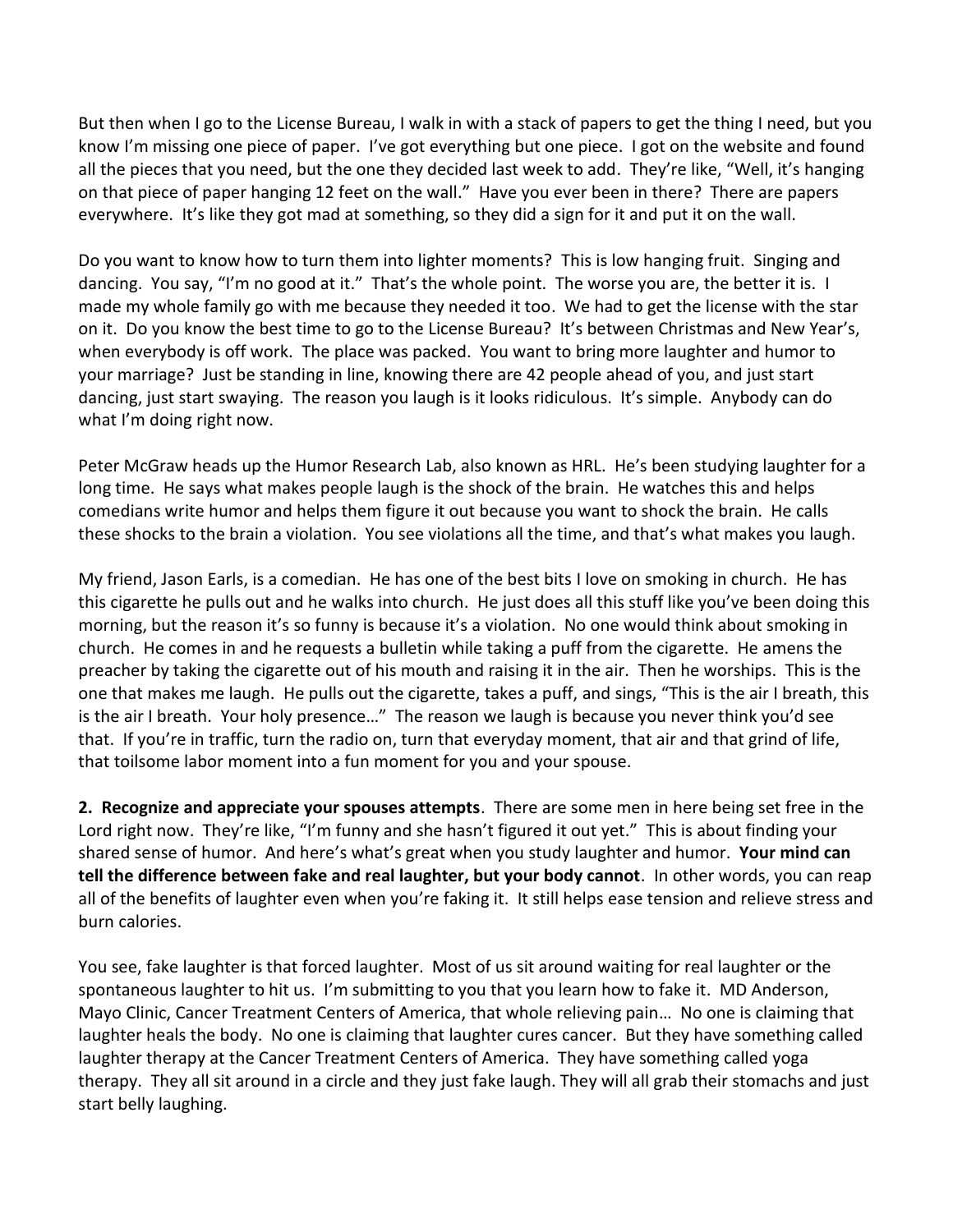After a while, the fake laughter turns to real laughter because it's so ridiculous. And laughter is like a yawn; it's contagious. You just have to fake it. The next time your husband tells a joke that you don't think is funny, fake it, laugh, and reap the benefits of that. Here's the bottom line between fake and real laughter.

**3. Stop waiting for the spontaneous laughter and start looking for it**. This is observational humor. Have fun with it. It's all around you. Humor is everywhere you look.

I was writing in the book. It just so happened I was writing the section on Fake vs Real Laughter. I was talking about looking for it and observational humor. It's why if you love Jim Gaffigan… He's the master at observational humor. He just sits around and looks at everything going on around him and the jokes come to him.

I was sitting at Panera Bread writing this and I was getting ready for my monthly or bimonthly coffee with Pat Kershaw. Pat Kershaw is an 84-year-old lady here in our church. She sits down and asks what I'm working on. I tell her what I'm working on and I say, "Hey Pat, have you seen anything funny lately? What's the last funny think you've seen?"

She goes, "It was yesterday while I was getting a mammogram."

I go, "Oh, okay, well, here we go. Every pastor wants a good mammogram story from their members. Pat, what in the world are you…"

She goes, "You know, at Mercy, they've got verses hanging all over the walls." I go in to get my mammogram and the verse by the mammogram machine is 2 Corinthians 4: 8."

I go, "What does 2 Corinthians 4: 8 says?"

She goes, "For we are hard pressed on every side…"

I'm not done. You have to let me finish the verse. The whole verse is, "For we are hard pressed on every side, but not crushed." That's looking for it, taking advantage of it.

Just last week, I saw it in a store. When you see it, call it out. Coca-Cola has a new box, a new 15-pack. We're going to do this slowly. We're not going to rush through the math here. We're going to make sure we all got it. There are 15 cans of soda in this box, which means there are three more cans than a 12-pack. And if you're not laughing right now, it's because you were raised on new math. And we're here to declare to you… Remember when your math teacher told you to show your work? Fifteen minus three equals twelve. I got five laughs off a box of soda in the grocery store. We're not talking about laughing at your spouse, we're talking about laughing with your spouse. Finding your shared sense of humor. It's all around you.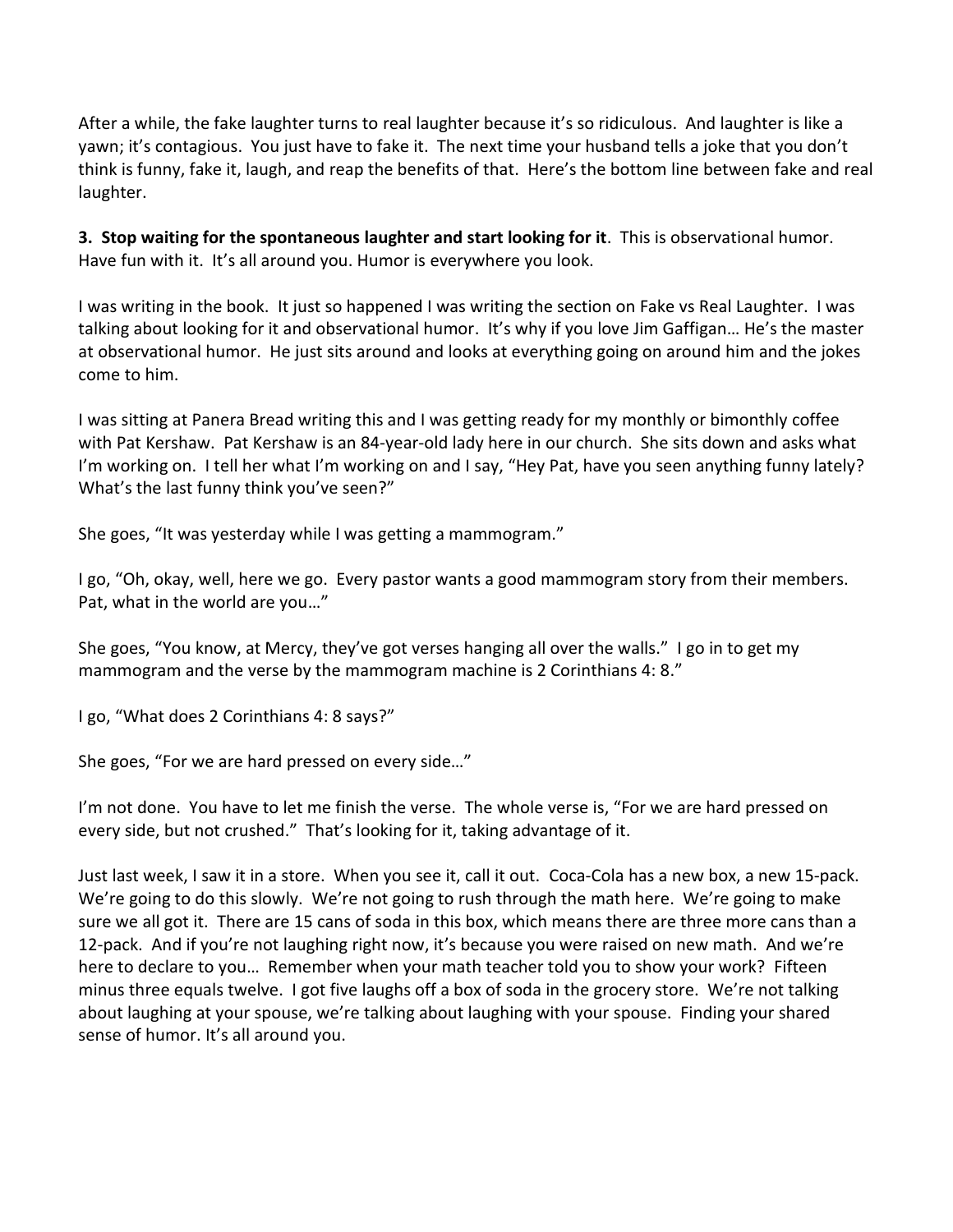**4. Surround your marriage with others who love to laugh**. We have dear friends that we laugh… I mean I burn hundreds and hundreds of calories at dinner with them. We've talked about this. Sometimes we have to meet with people who the marriage isn't going that well. They may be in drift. And there's a burden that's placed… We say it around here like this: "Every marriage is a duet in need of great backup singers." And some of you need new backup singers. Some of you have backup singers that you need to turn down or mute altogether. Others of you need to find them.

This is out of the Song of Solomon 1: 4, the young budding love of Solomon and the Shulamite woman. They advocate for the marriage throughout the whole book. They speak over this young, budding love. *We rejoice and delight in you; we will praise your love more than wine*. I love to do that with young couples thinking about getting married. I love to be one that rejoices and delights and praises their love.

Do you have that person? If humor makes me more relatable and says, "I can't believe I just did that," humor, when you're with other couples is saying, "Yeah, that happened to us too." It's a quick way to identify friends. Do you have people you enjoy spending time with? Do you have people that you leave feeling refreshed and replenished? Surround yourself with people who know how to laugh and know how to enjoy life together.

**5. Make time for laughter**. There are three times that we talk about in the Song of Solomon. Number one would be the **daily delay**, that 15 to 20 minutes a day of eyeball to eyeball, body to body, distraction free, technology free, and kid free, and you're just keeping short accounts. You can talk about anything. It can be a little business meeting, but make sure there is plenty of laughter. Make sure you're prioritizing time to laugh. The next one would be the weekly withdrawal. This is a scene in Chapter 1 and Chapter 2 of Song of Solomon. In Chapter 1, the daily delay is speaking there of En Gedi. En Gedi is the lush desert oasis. The toilsome labor at that time under the sun… I love these word pictures from scripture. Under the sun… You've been in the desert all day. When you come home, let your home be En Gedi. Let it be a place where you are refreshed and rejuvenated, replenished, refueled, you can relax. May that be true of your marriage and of your family.

In Chapter 2, you get to the **weekly withdrawal**. The weekly withdrawal is that date night. The daily delay is in your home and the weekly withdrawal is away from your home, but in town. Solomon says to the Shulamite woman, "Come away with me. I want to go spend some time with you." If you're stuck in the rut of dinner and movie, you need to break out of that rut and try something new. Go roller skating. Your like, "Ted, my hips? I don't know for sure." I love roller skating. And if you haven't been to the roller-skating rink later, nothing has changed in the last 30 years. It's going to look very familiar. But do we not live in a great town for this? You can go do crazy stuff. Go go-carting. Go on Big Foot. Go axe throwing. That would be run.

The **annual abandon**. This is in the Song of Solomon 7 where she says, "Let's get out of town. Come away with me, let us go to the countryside." En Gedi in the home, "Come away with me we're going out into the town," this is what she says. Now they are married in Chapter 7 and she says, "Come away with me. Let's go to the countryside." And then she says these words to her busy shepherd King Solomon, she says, "Come away with me, there I will give you my love." And the Hebrew term for that is bow bow chickie chickie bow bow. You need time away to laugh and enjoy your marriage.